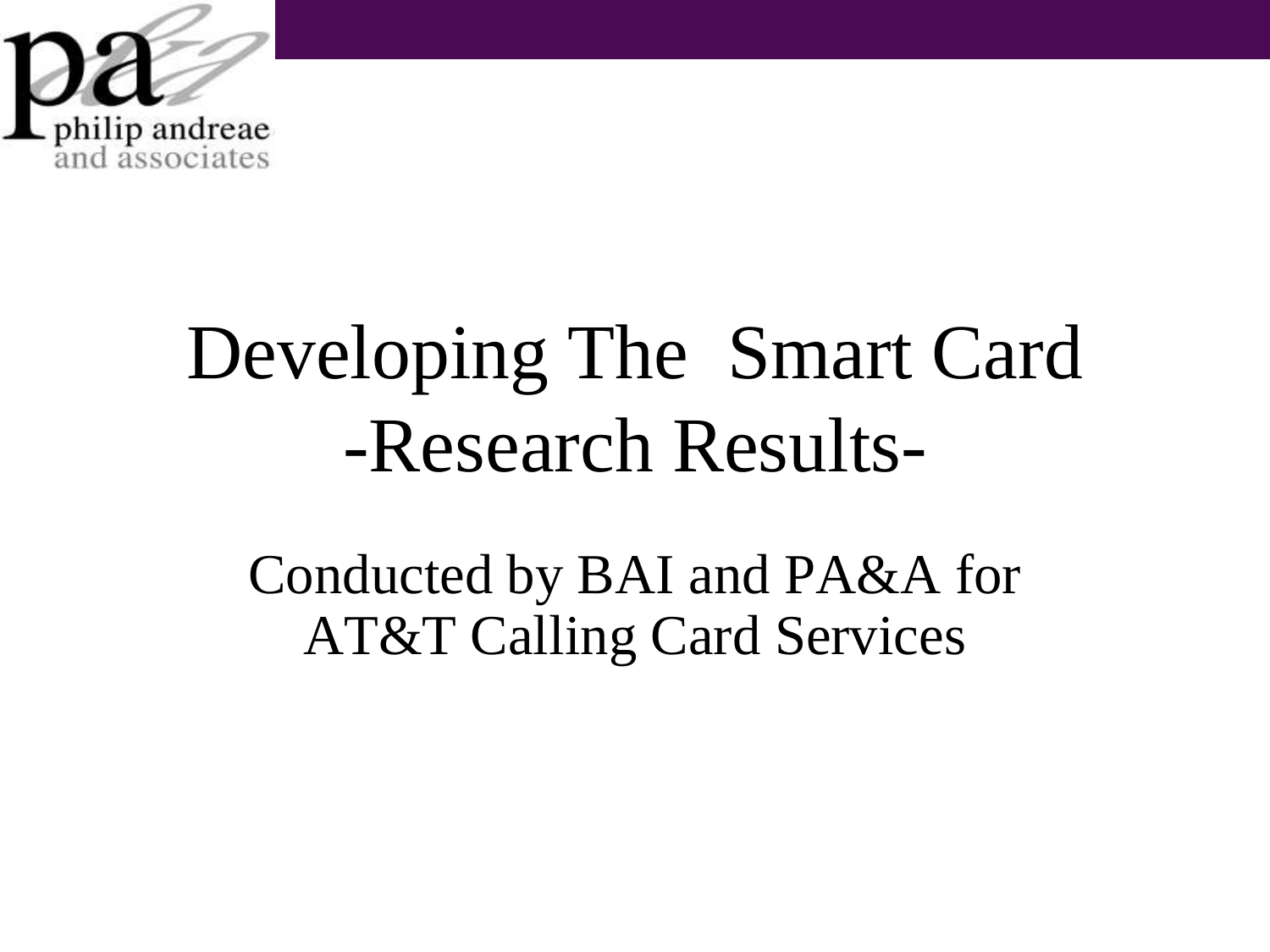

- Does the consumer desire fewer cards in his/her wallet?
- What are the characteristics of the card issuer/operator?
	-
	- Security Honesty
	-
	- Trust Integrity
		-
	- Independence Confidentiality
- What business is the issuing/operating institution in?
	-
	- Government Other
	- Banking Telecommunications
		-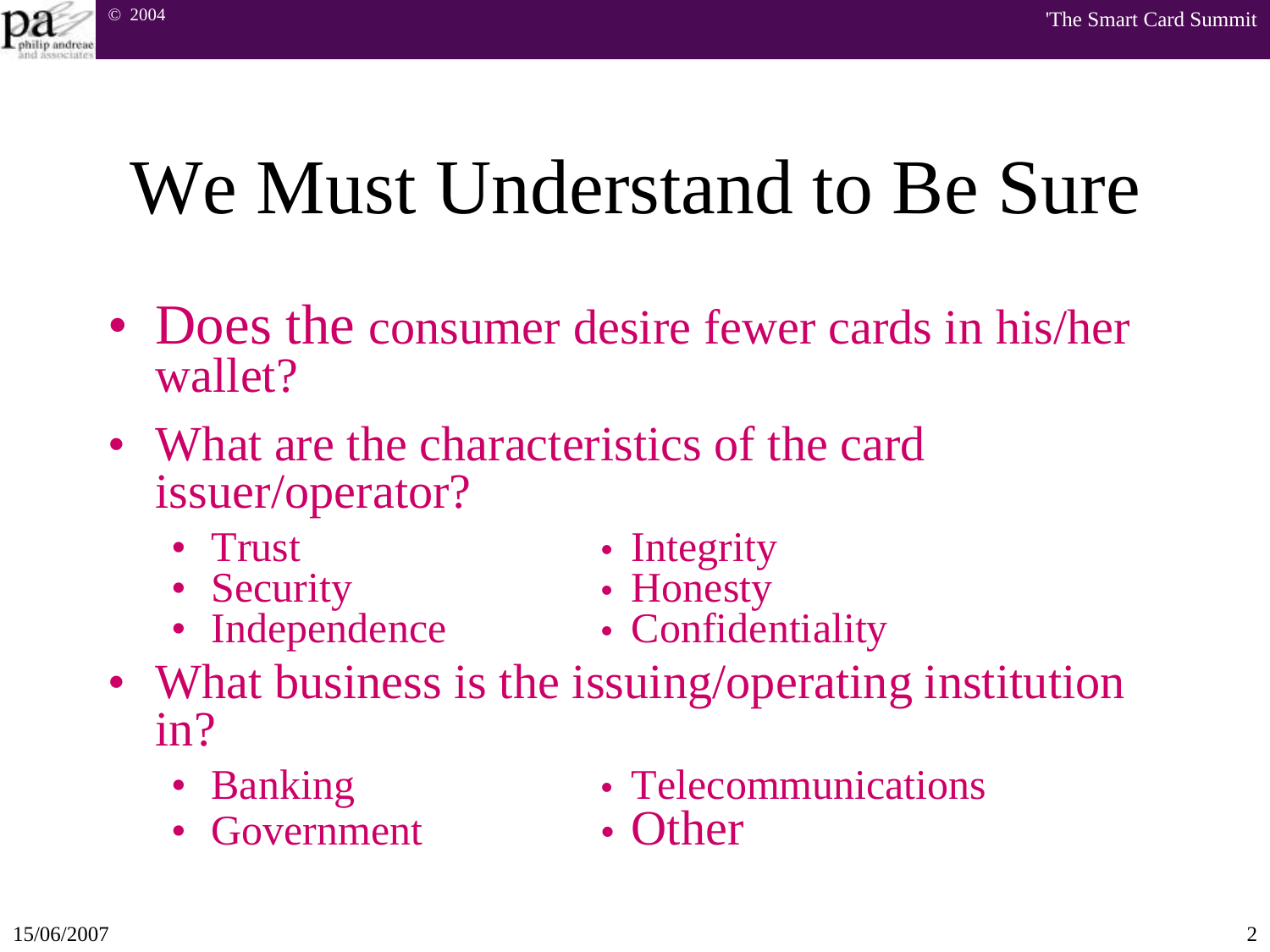

- Does the brand on the card have any relevance to the consumer/user?
- Will the consumer recognize the difference between the application issuer, card issuer and the operator?
- Will the consumer believe that the device is secure and the data within it confidential?
- Will the consumer understand how to operate a multi-application smart card?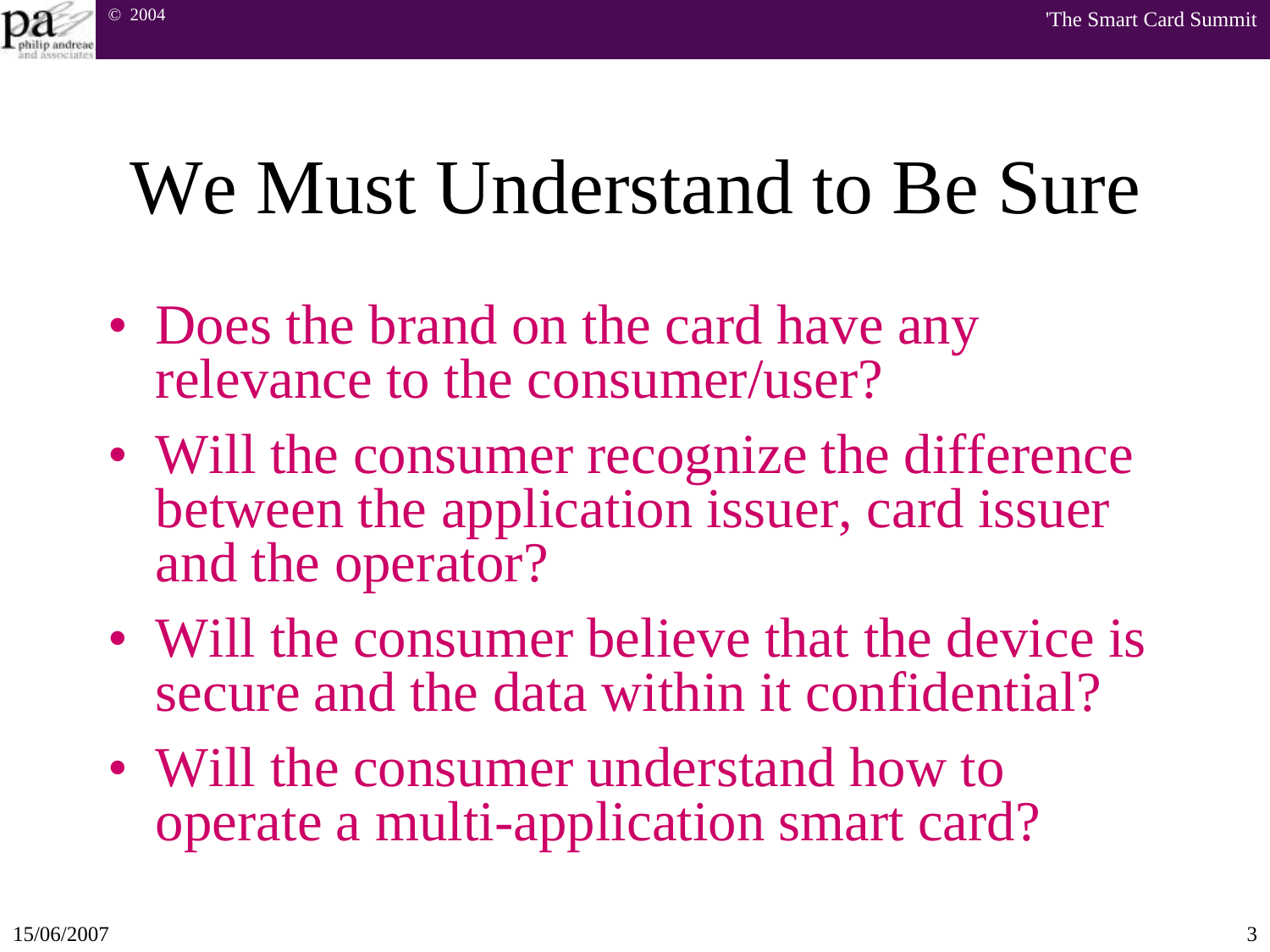

- Assuming the consumers are interested in the multi-application capability, how will they group their different cards, identities or services?
- Will they want to be able to change the content of the card during the cards two or three year life?
- Would they be willing to pay for the service offered?
- How would they value the service offered?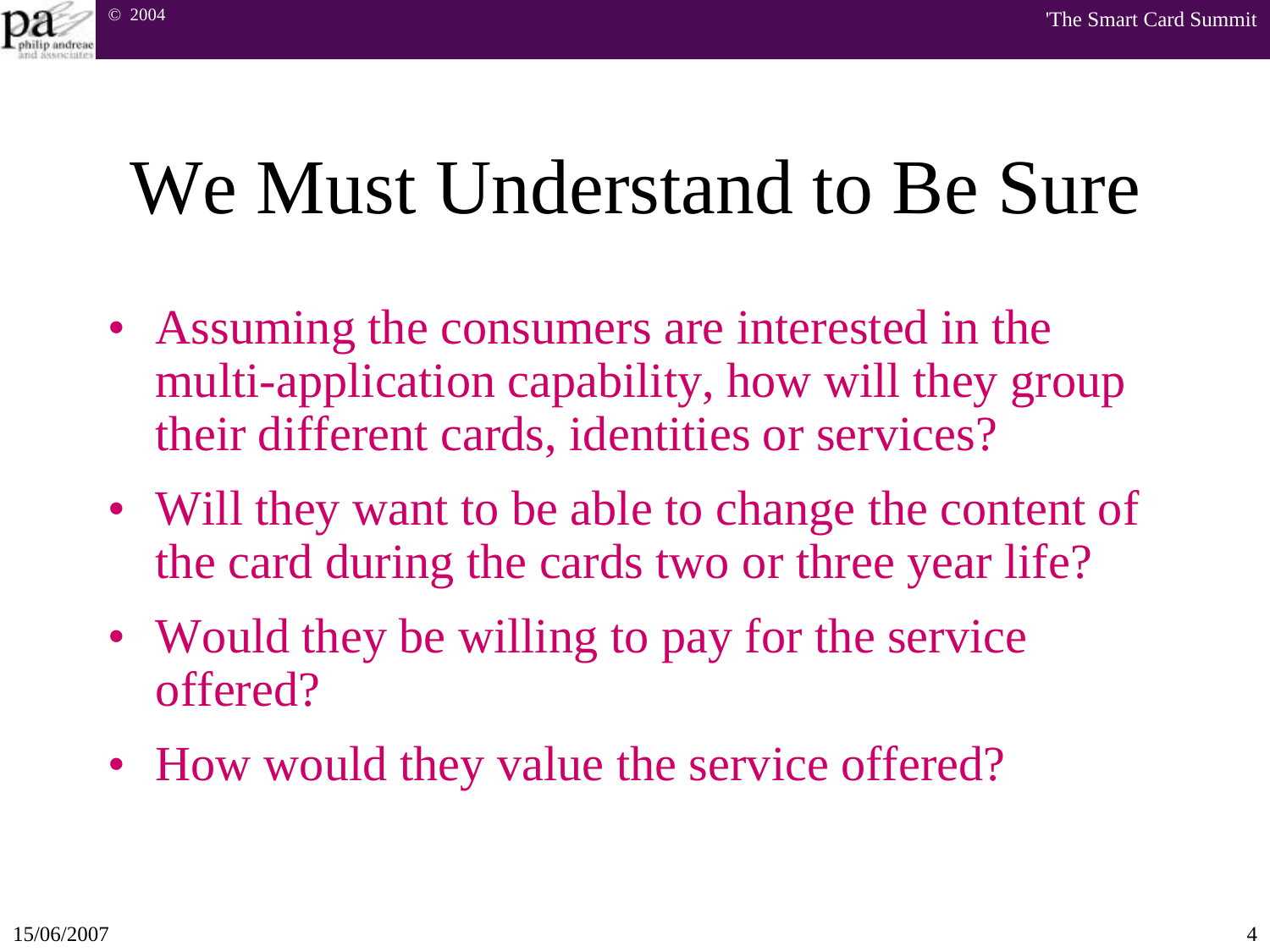

- Will Smart Cards
	- Achieve significant market penetration the next 3-5 years?
	- Be used as a "key" to access network services through individual devices?
	- Be used as a "key" to access network services across multiple devices?
	- Be used to deliver applications to consumers or just access to applications?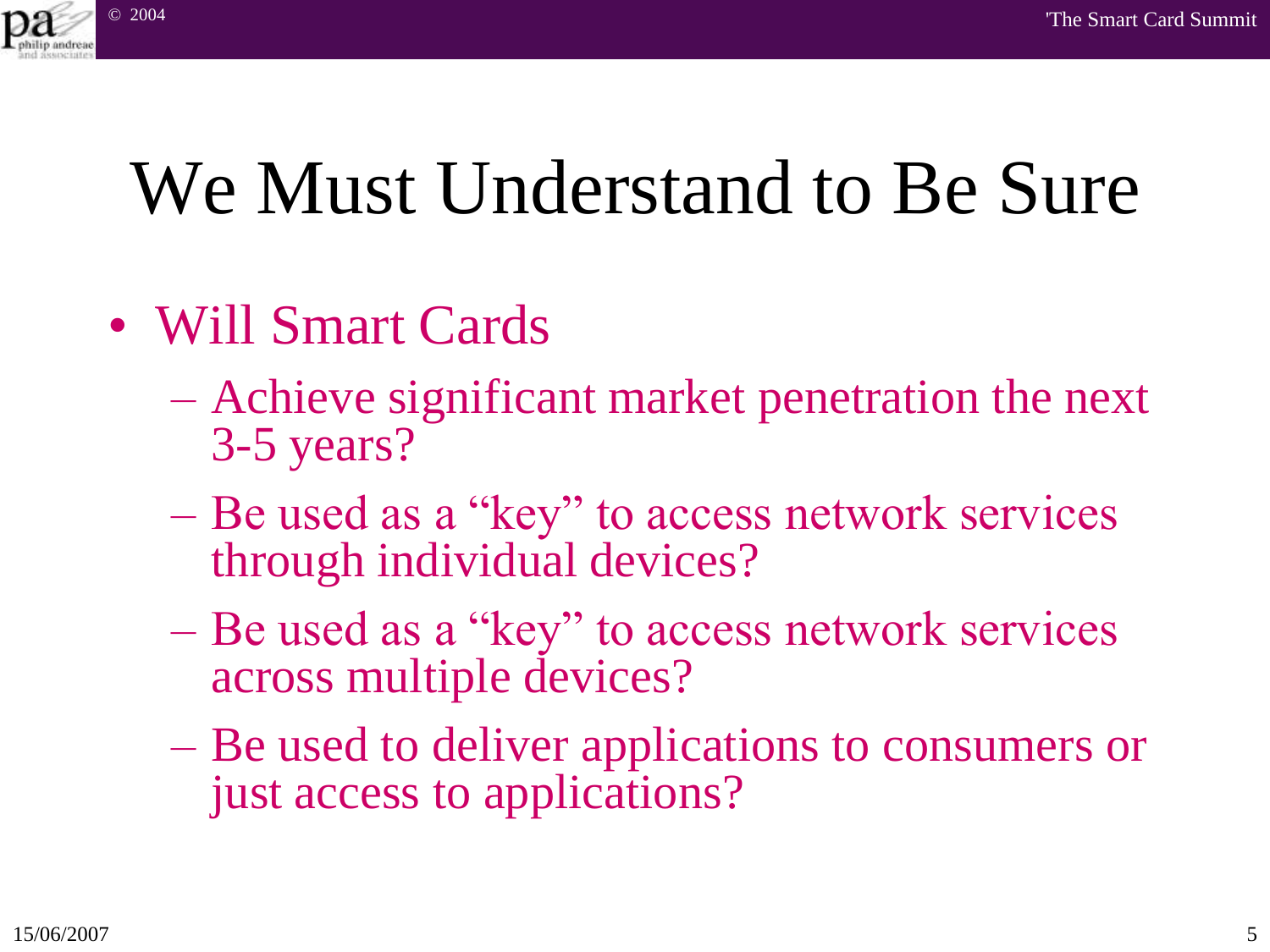



### **Each by Themselves Hard to Justify**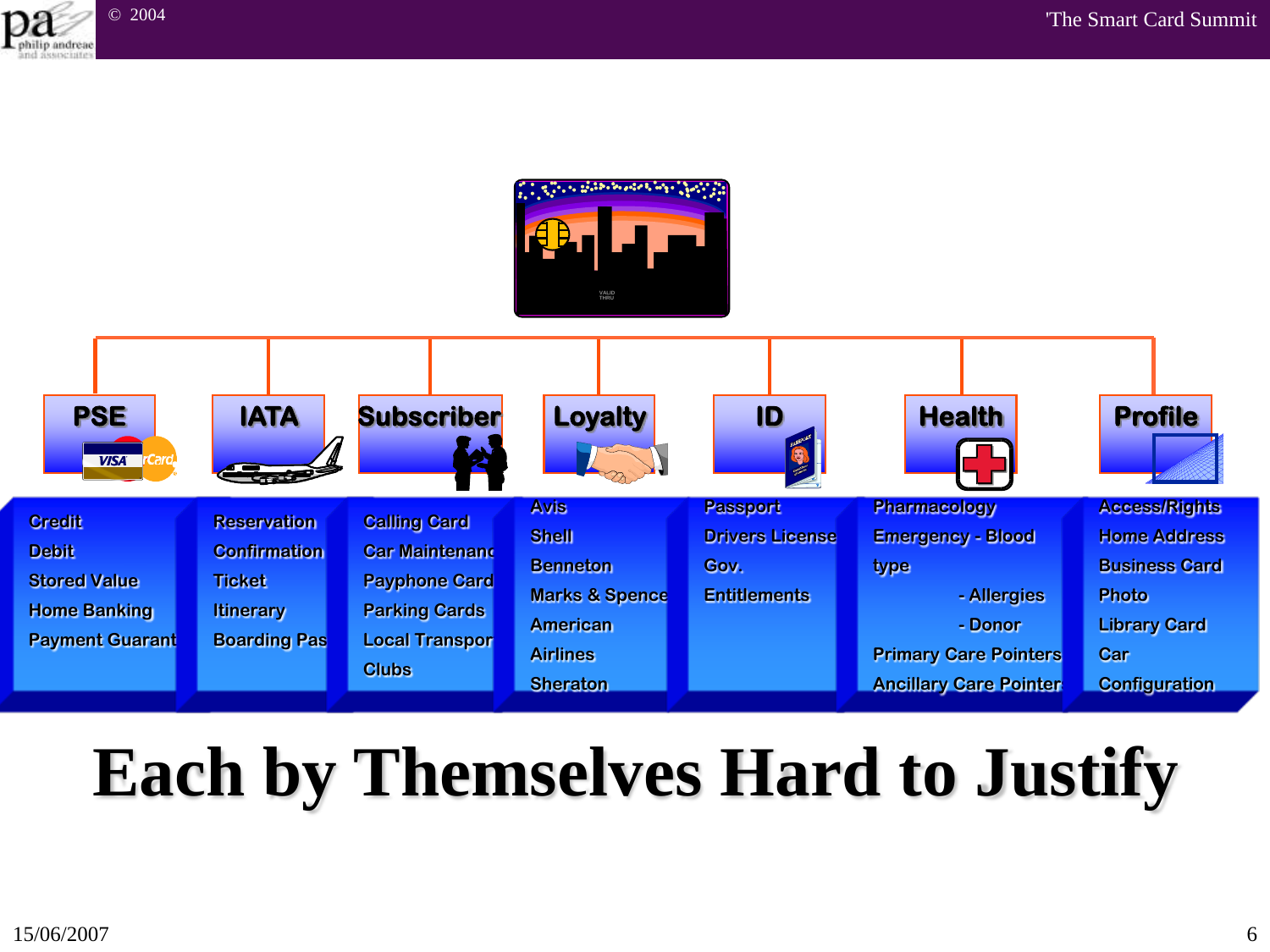

# European Market Research Study Background

- A two phased research study to understand consumer needs and preference was conducted in February and March 1997
- Focus groups were conducted in:
	- UK Holland
- - Germany Spain
- 
- Seven questions placed in Omnibus surveys in:
	-
- 
- UK Holland Germany
- 
- Spain Italy France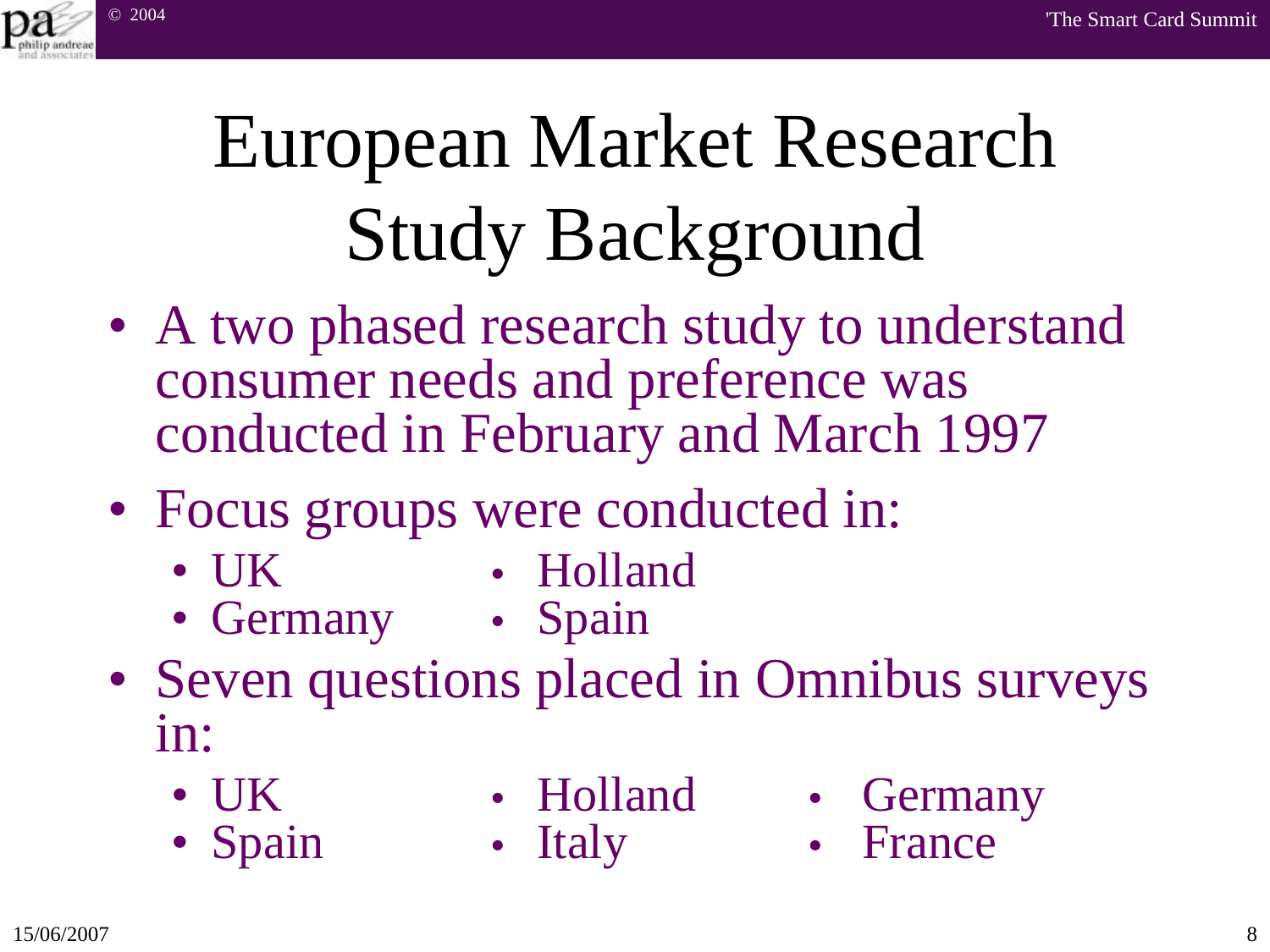

# Study Objectives Current Card Behavior:

- To gain an understanding of consumers' perceptions toward the cards/items in their possession; which are always carried/which are carried occasionally or rarely.
- To determine whether the card, when used, is a vital asset or just something that one needs to go about their day.
- To gain an understanding of what constitutes a card"s value.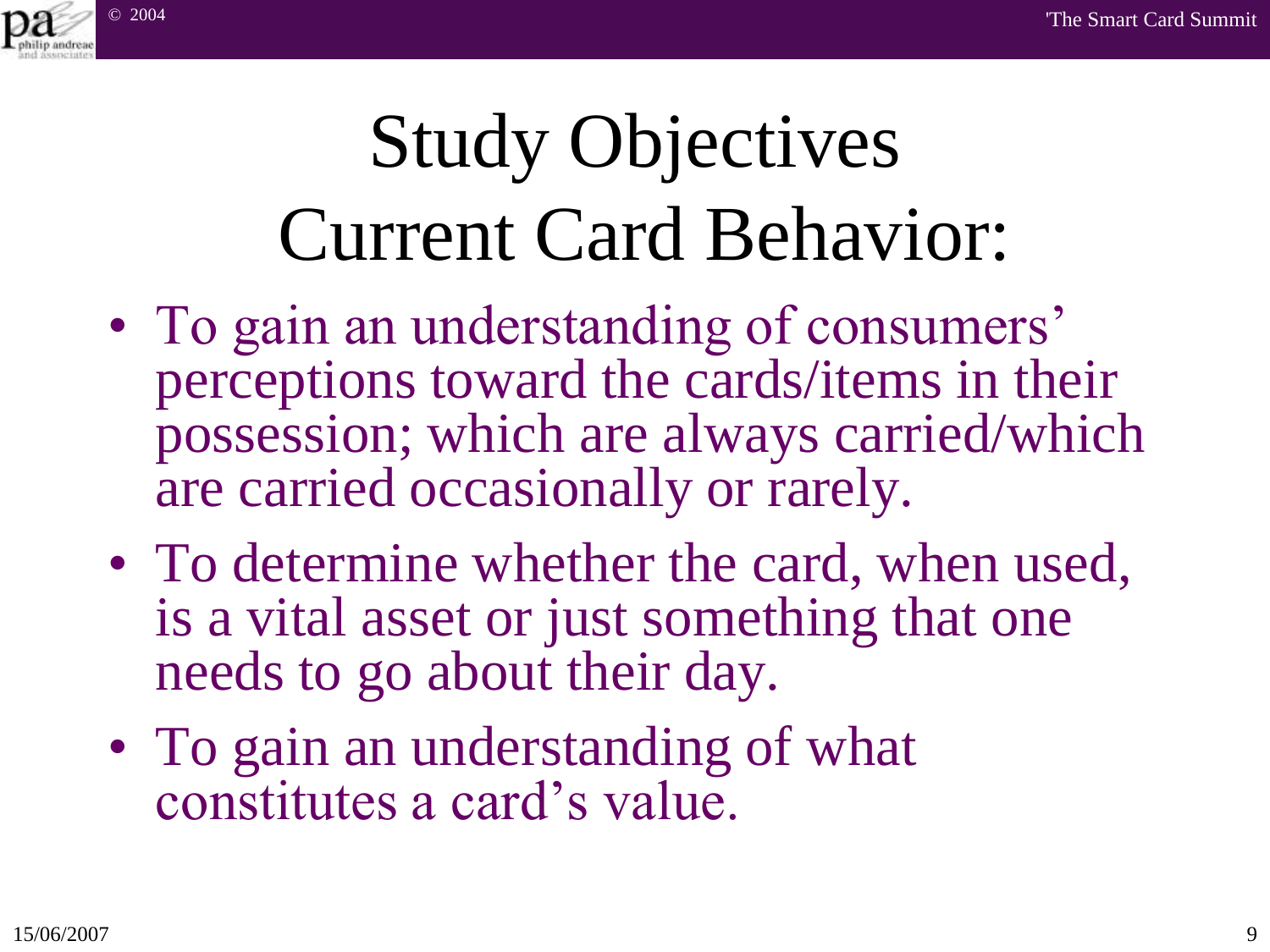

## Study Objectives Current Card Behavior:

- To gain an understanding of how typically used cards/items are bundled together.
- To determine consumers' level of understanding of a multi-co-branded card.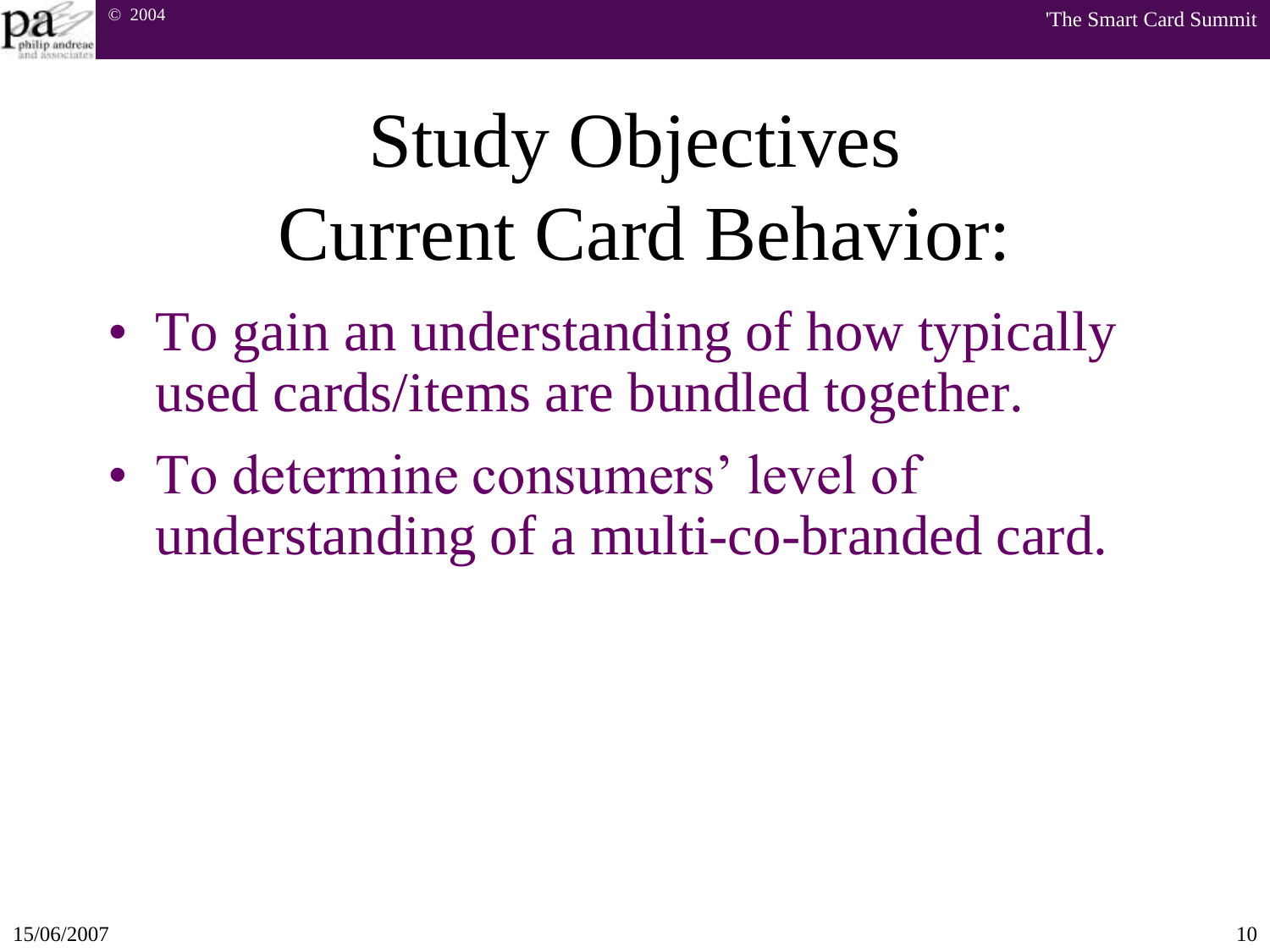

## Study Objectives Smart Card:

- To assess market awareness and usage of Smart Cards.
- To identify consumers' perceived benefits and concerns of a Smart Card.
- To determine interest and appeal in the Smart Card concept.
- To determine which cards/items constitute consumers" "ideal" Smart Card.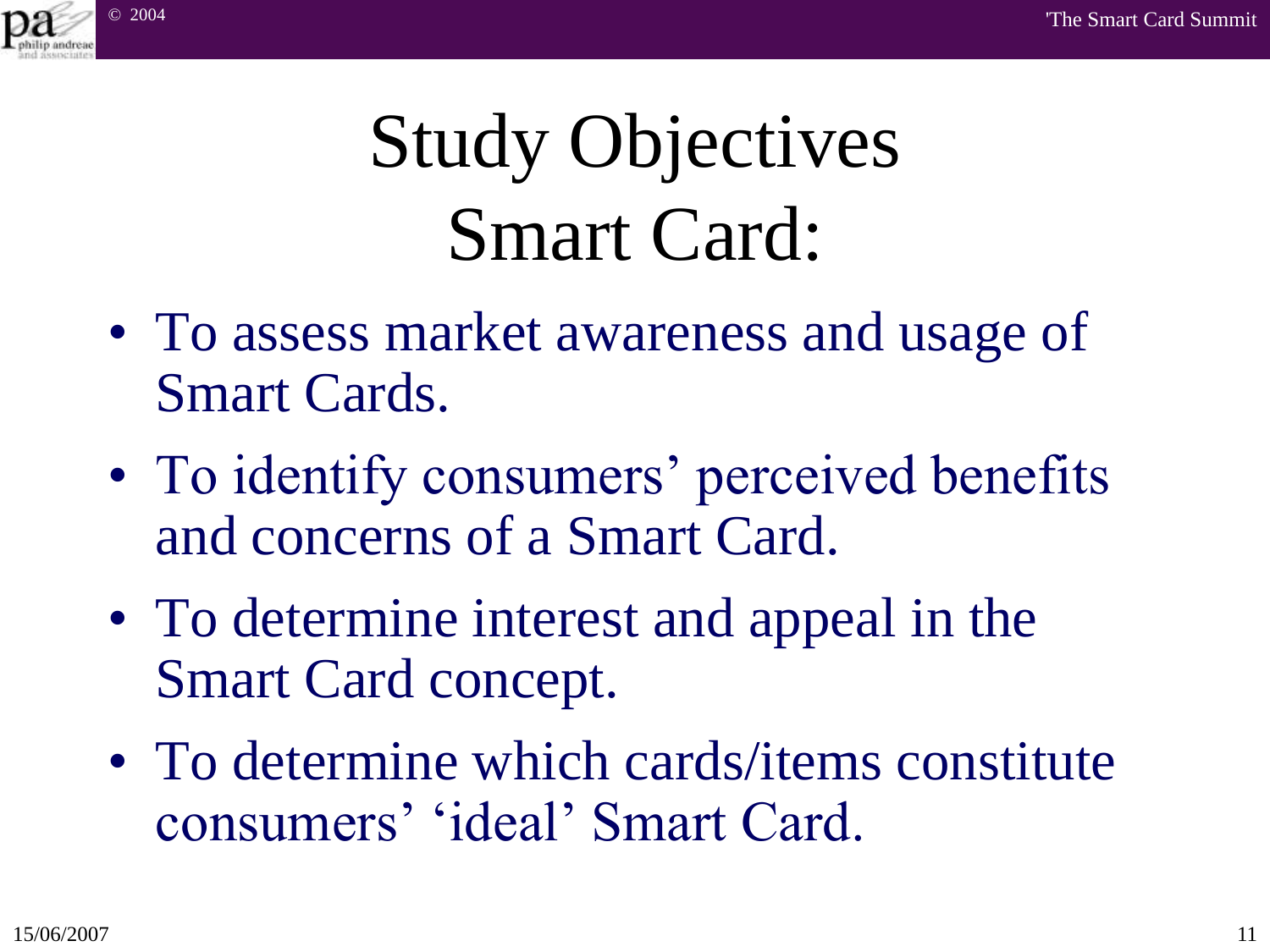

## Study Objectives Smart Card:

- To gain an understanding of the necessary characteristics that an organization would possess if it were to issue and manage a Smart Card.
- To determine the types of companies most suitable to issue and manage a Smart Card.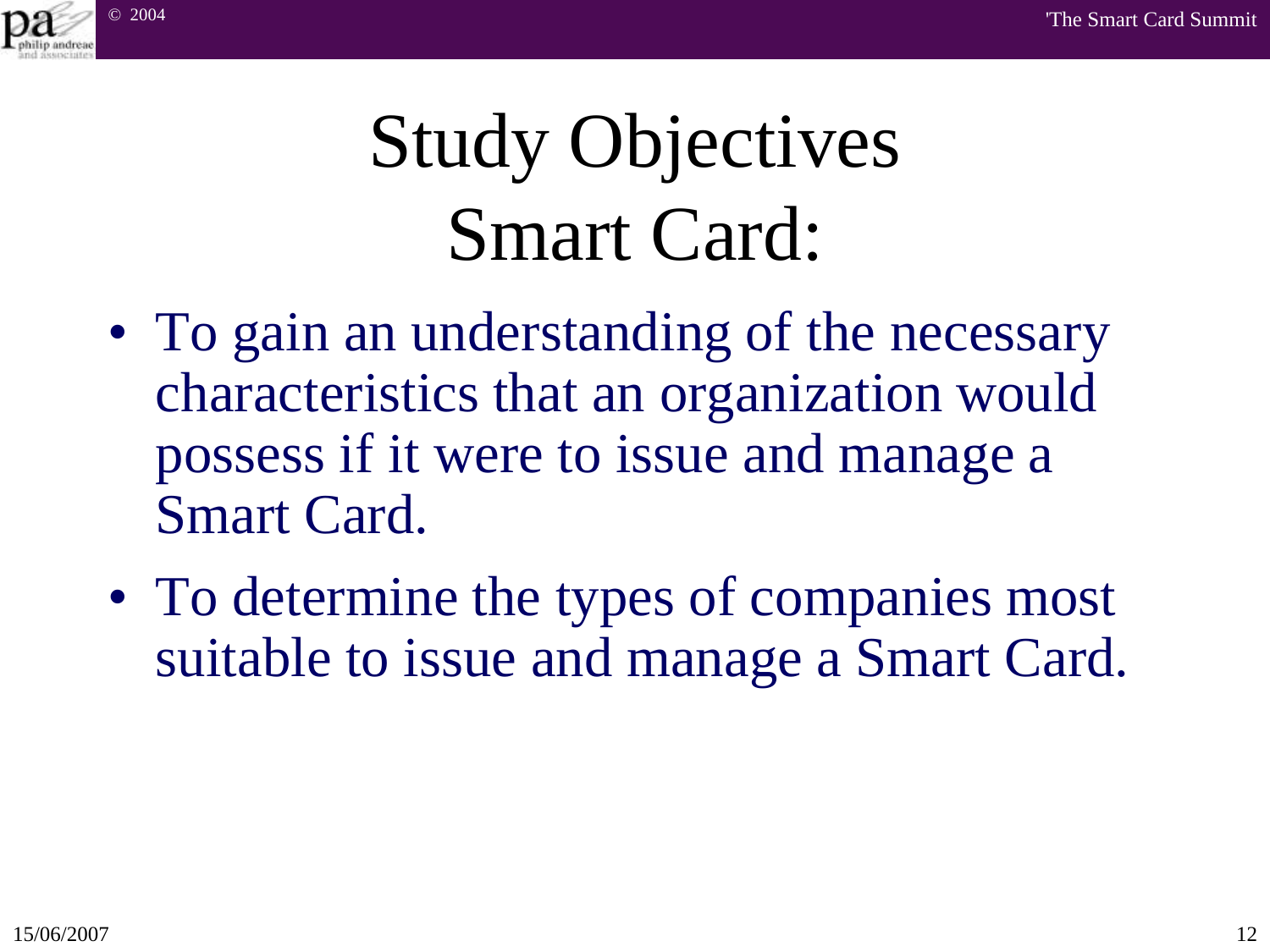

## The Flow of the Focus Groups

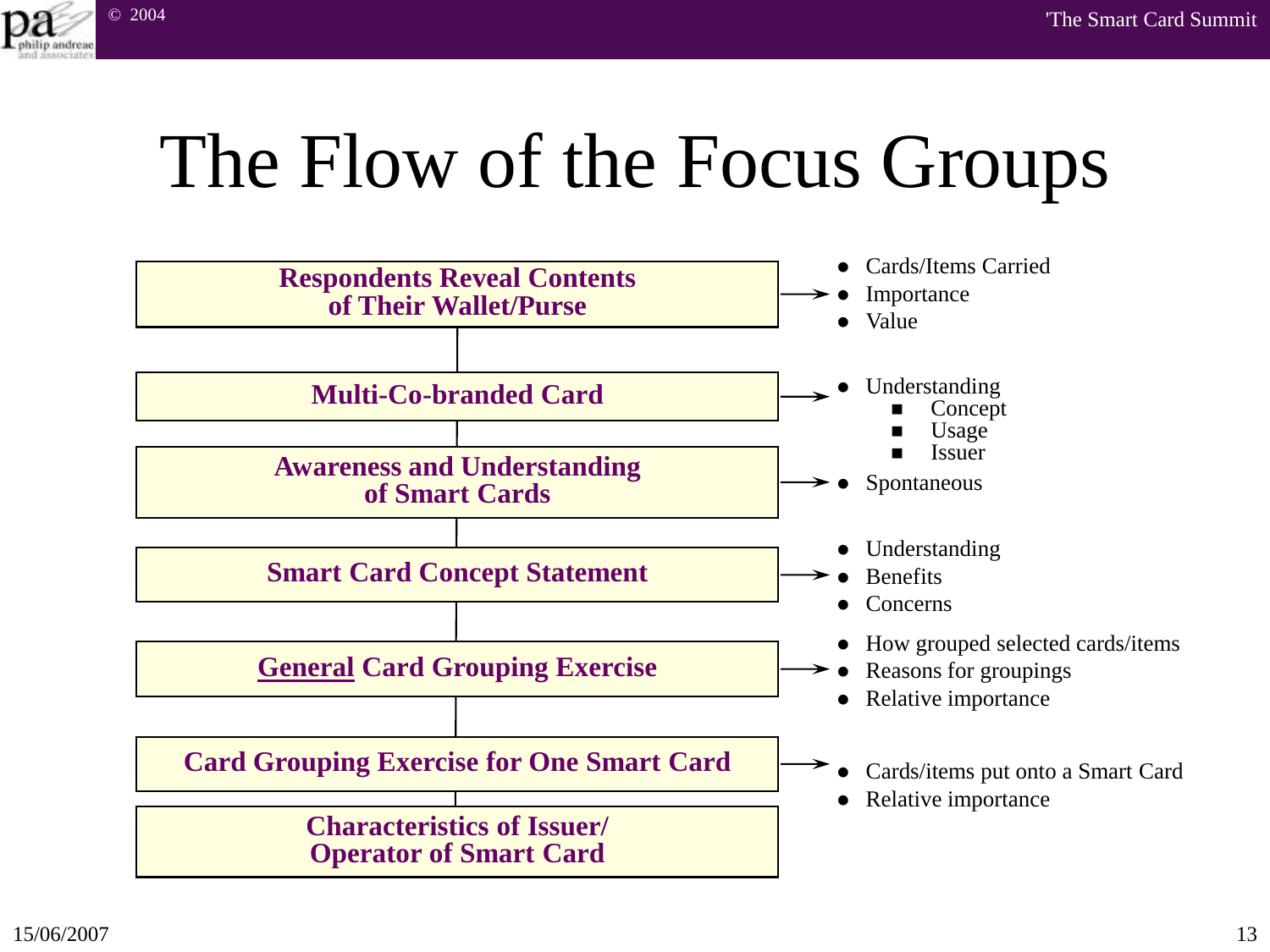

#### Value

• **The value placed on cards/items largely evolves around:**

**Replace-ability & Frequency of use**

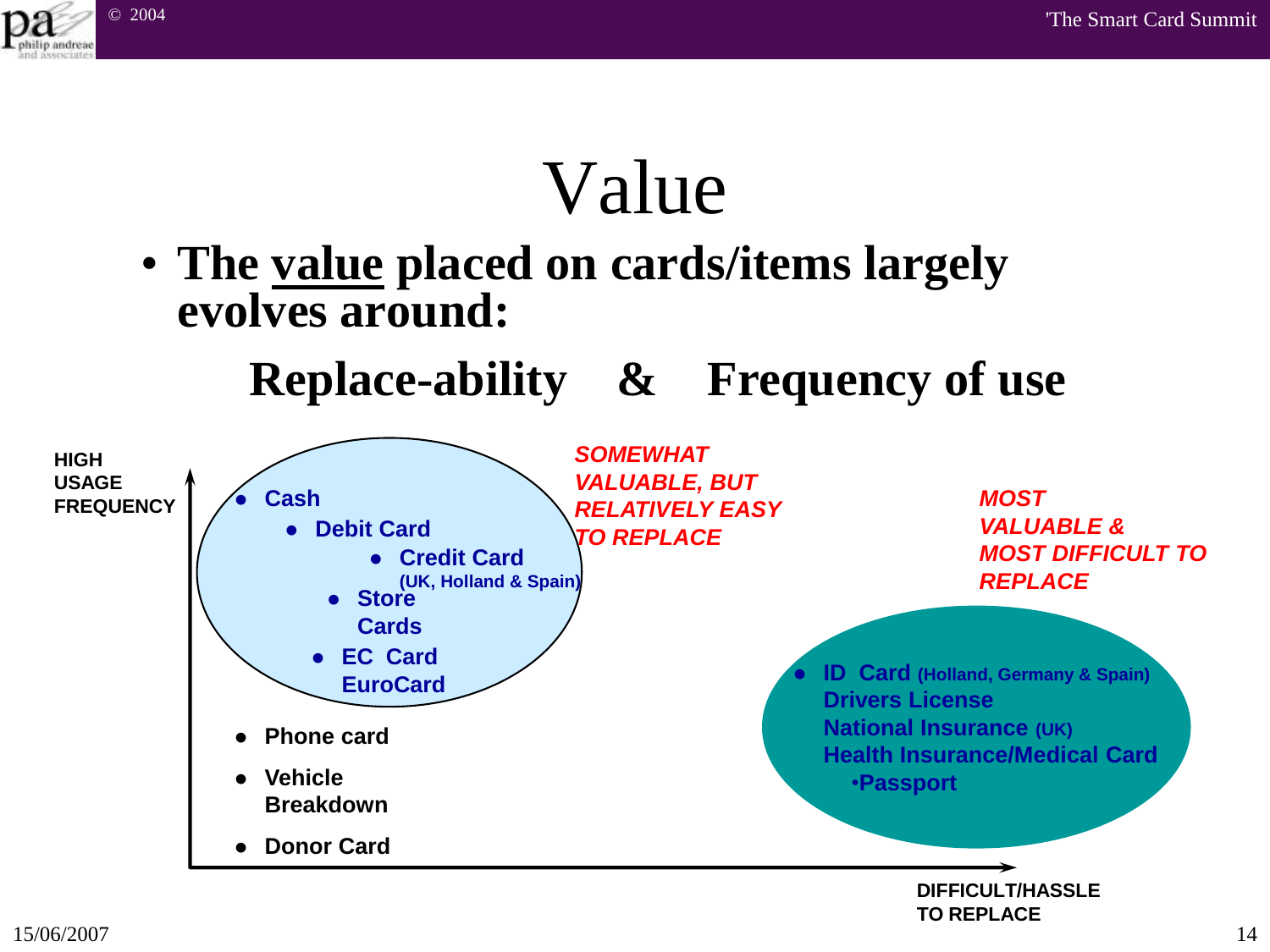

#### One Smart Card

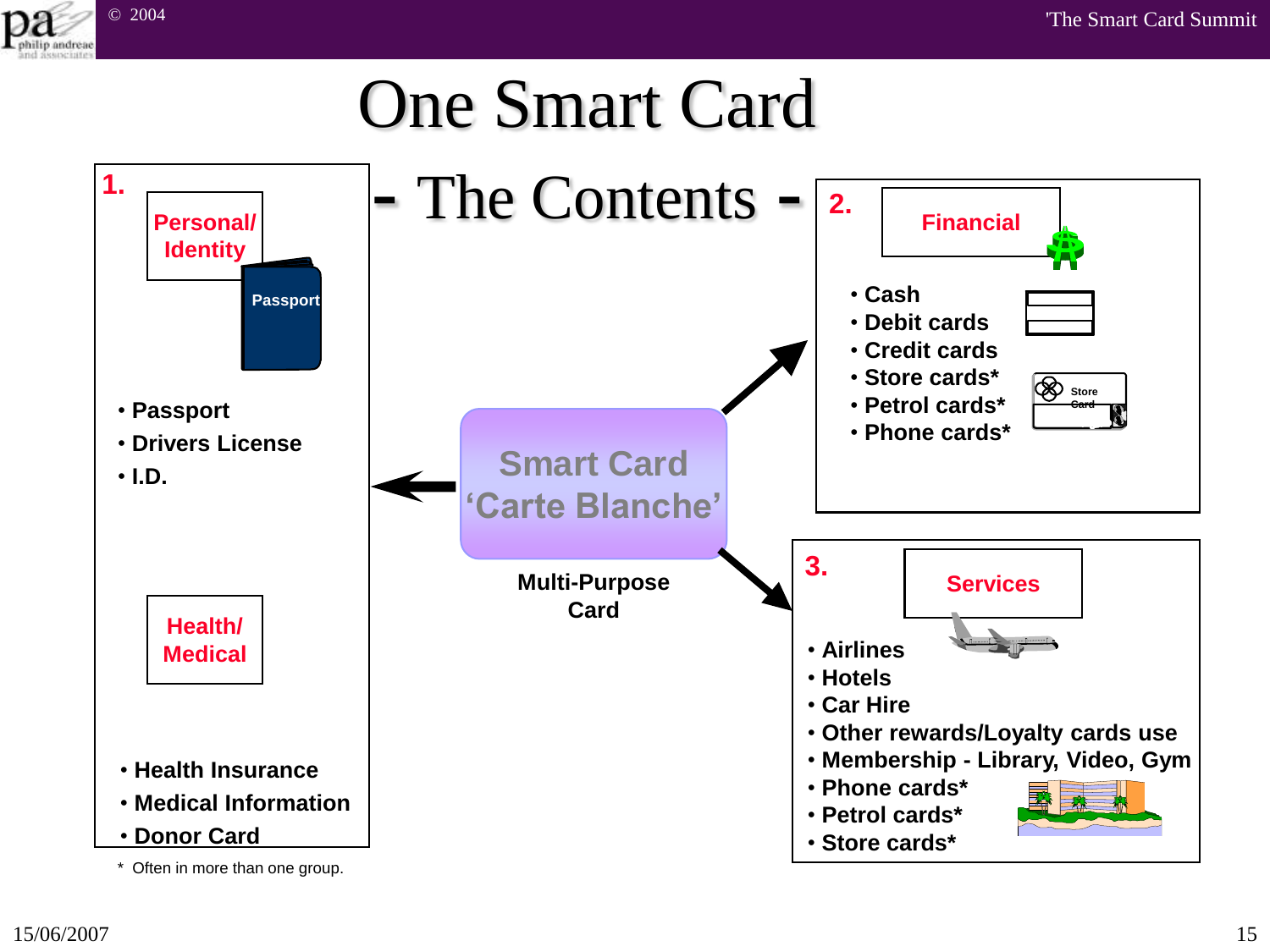

### Competing Applications Issuers -One the Same Card-

- Minimal or no branding required
	- Security Personalize
- Consumers often use more than one bank
	- Use several cards from different banks.

**Multiple Banks' Cards Stored on One Smart Card**

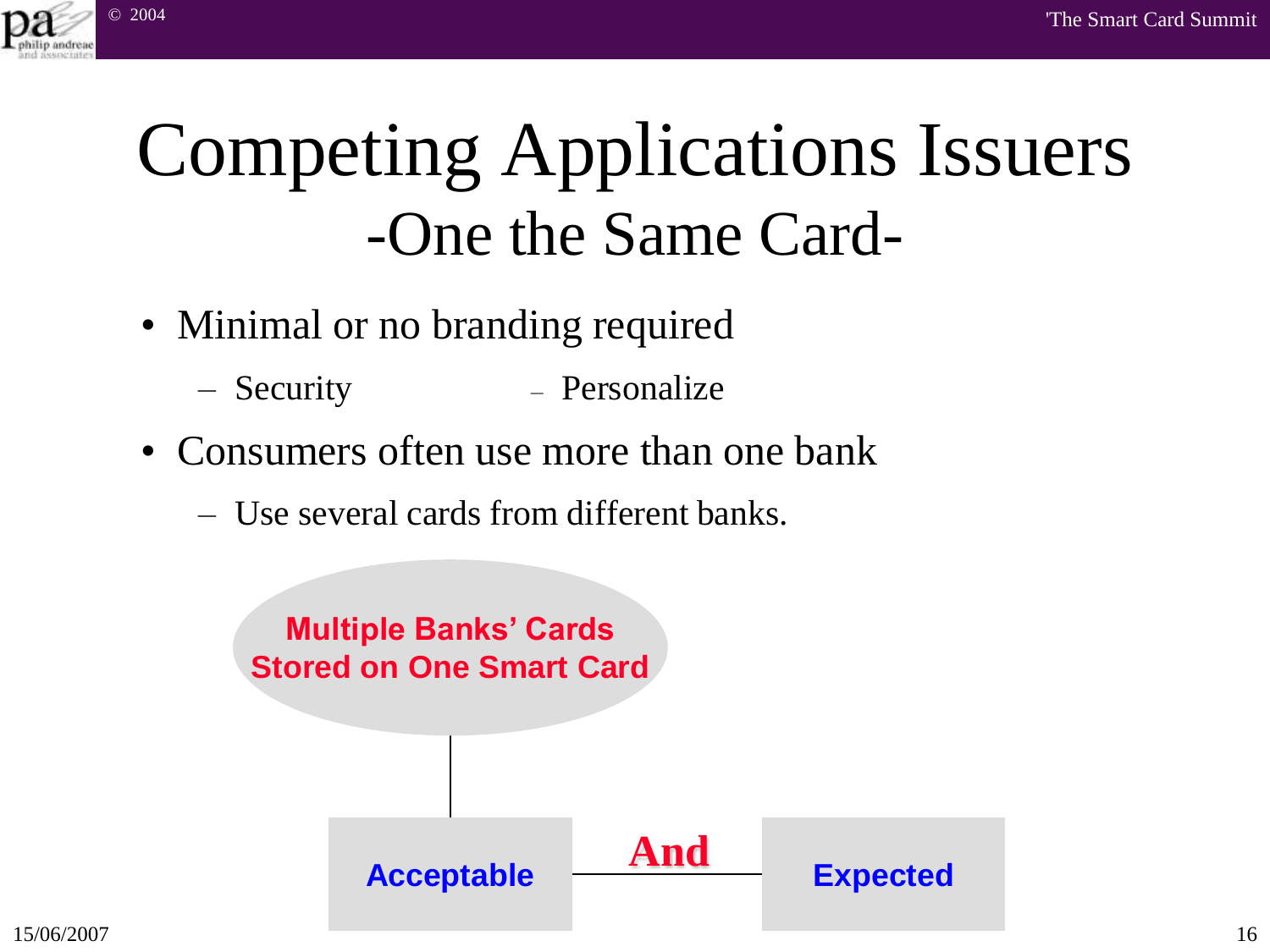

### Consumer Perspective on the Issuer and Operator For Smart Card

I don't care who produces it, it's firm data l **'Carte Blanche'**  $\mathsf{M}$ **Important Governmen t if I.D. items**  operating the system that matterssecurity, data, Protection… (Germany, Female, Upper income)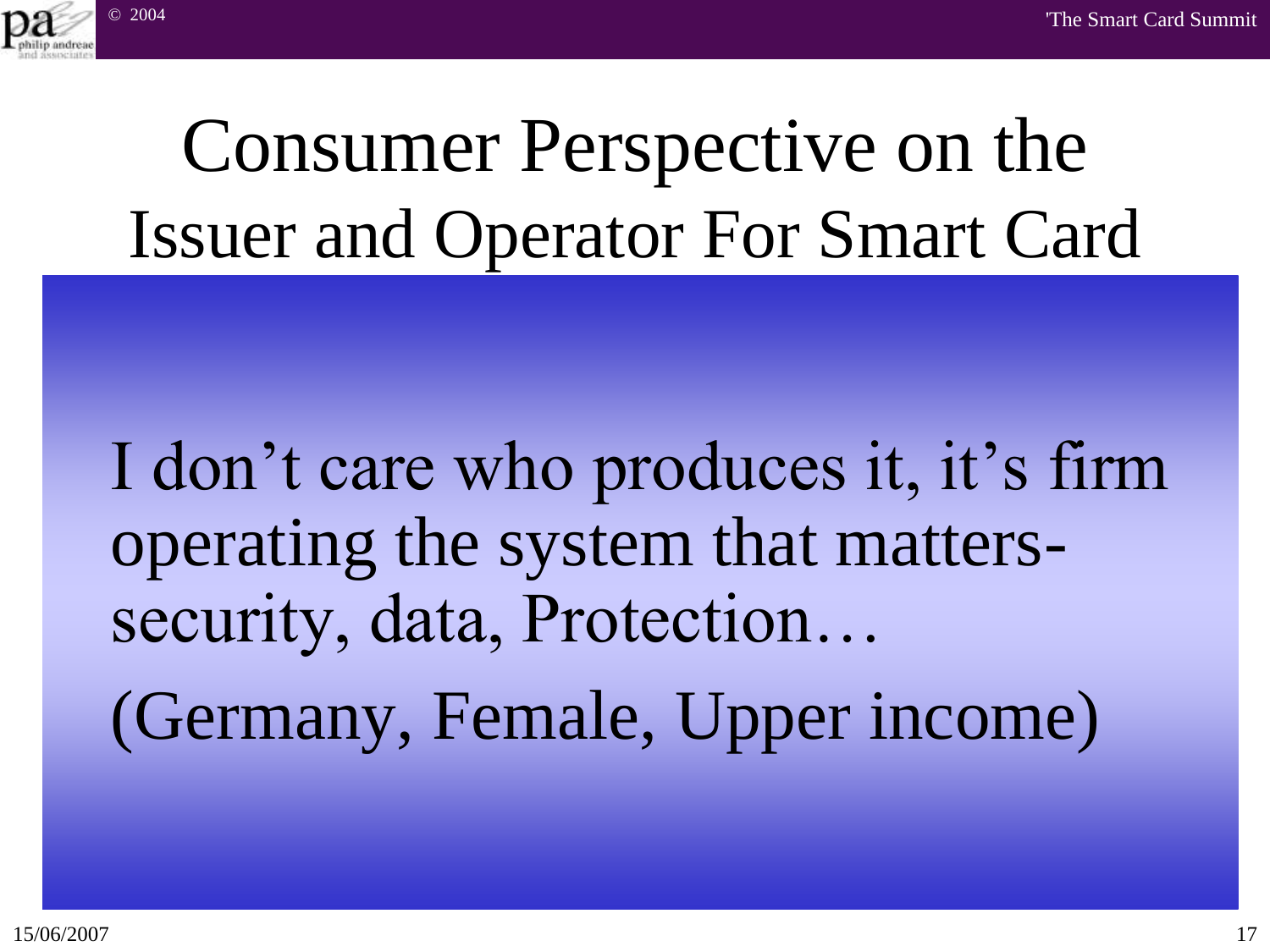

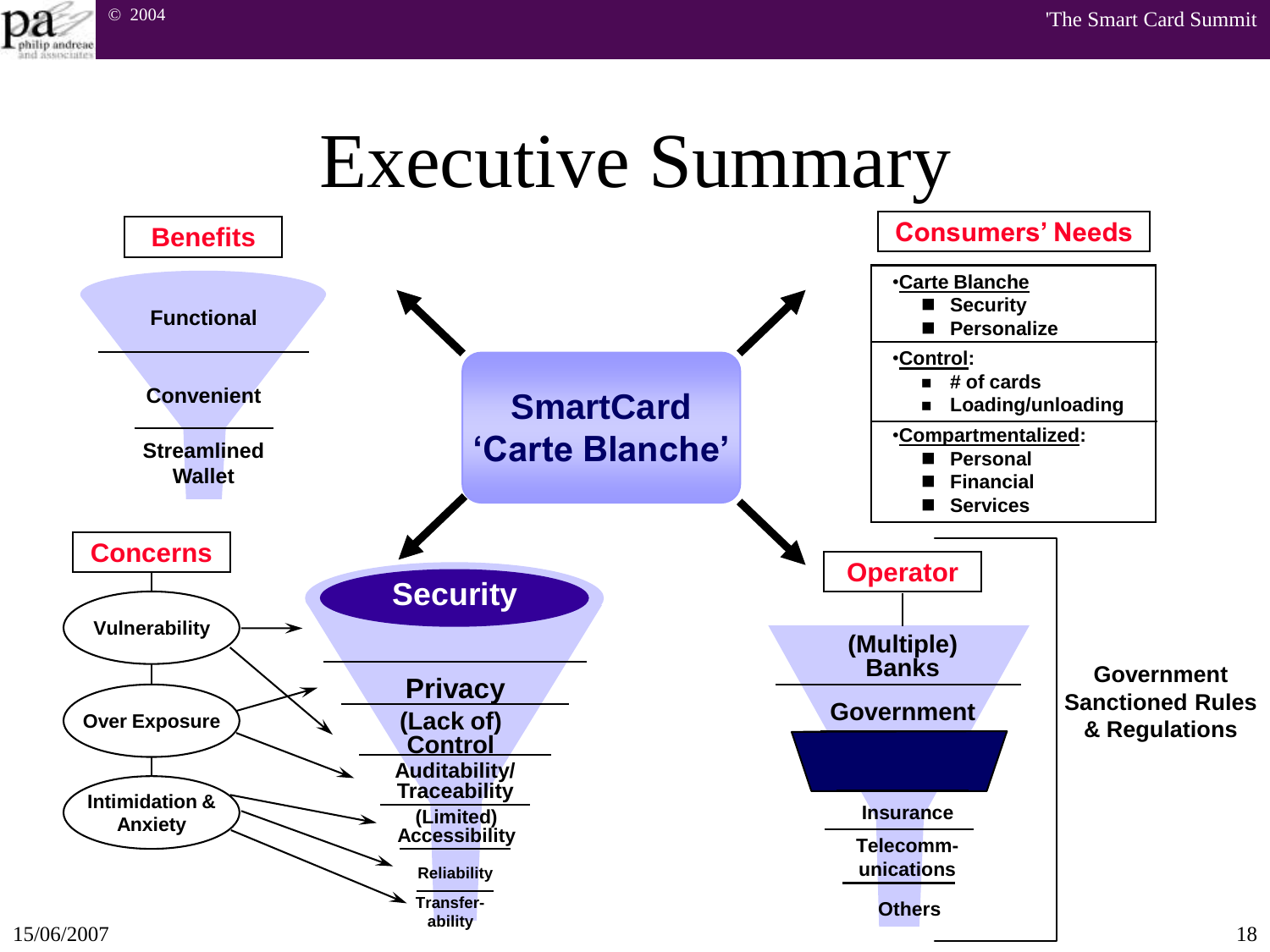

# Executive Summary - Qualitative Research -

- Enormous market potential for a Smart Card in all four countries:
- Carte Blanche
	- Security
	- Personalize
- Possibility of using more than one Smart Card.
	- Privacy
- Ability to compartmentize the Smart Card
	- Privacy
- Consumer needs control/freedom over what information/items/value goes onto their Smart Card.
- Consumer flexibility in loading and unloading information/value (perhaps on a daily basis).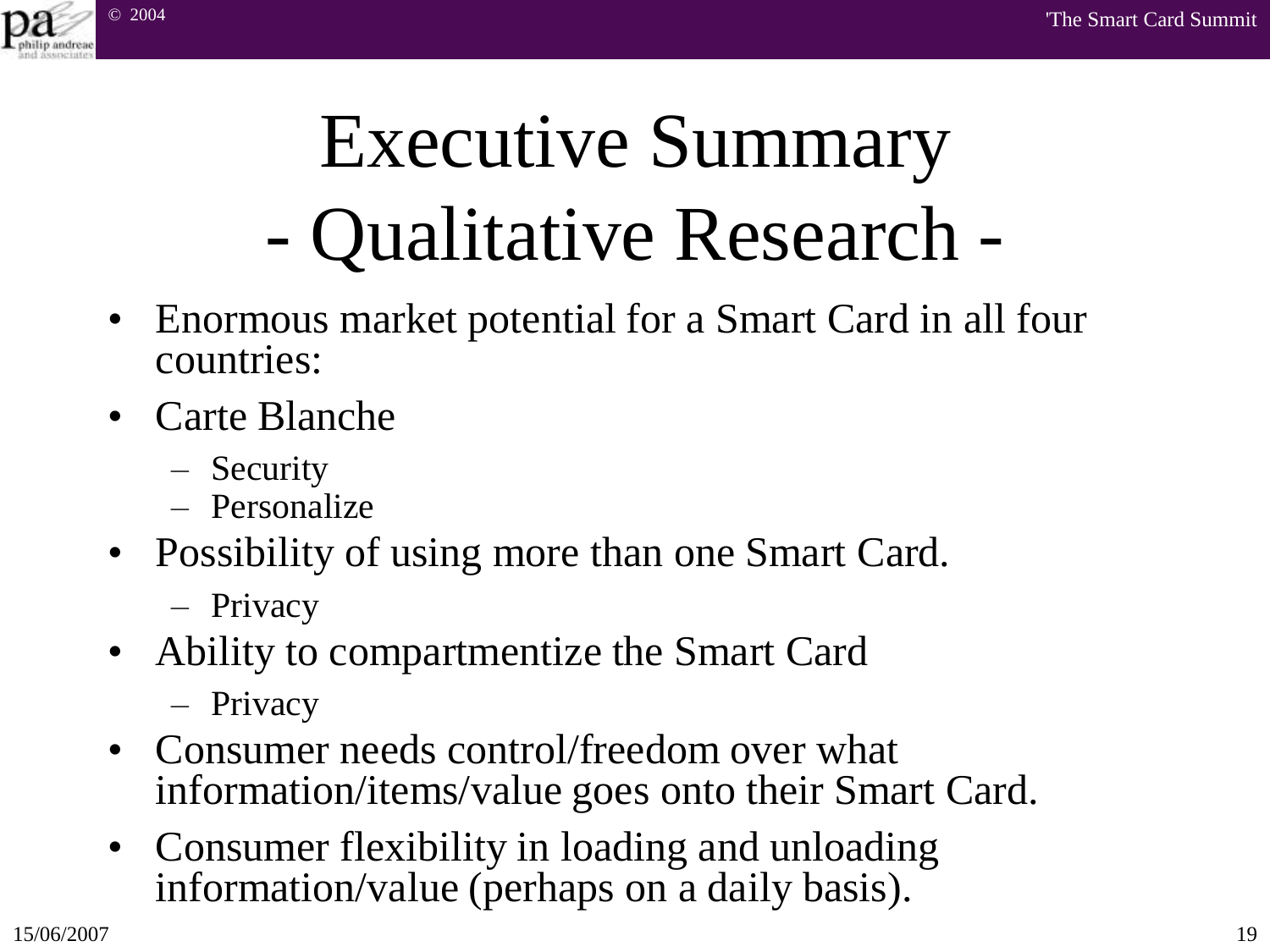

#### Smart Cards Can Be Used For - Spontaneous Responses -